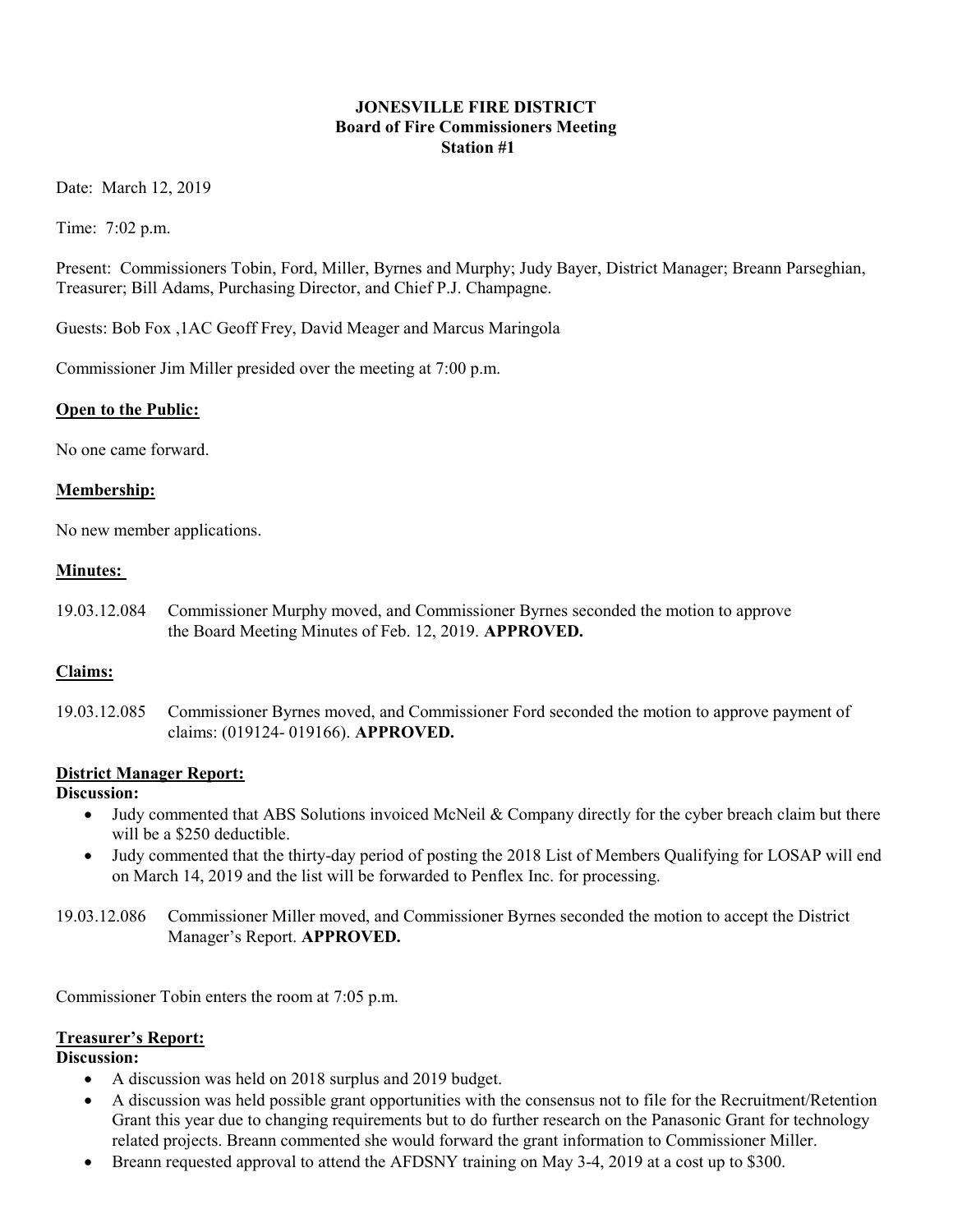- 19.03.12.087 Commissioner Ford moved, and Commissioner Tobin seconded the motion to approve the attendance of B. Parseghian at the AFDSNY Training Conference on May 3-4, 2019 to include conference fee of \$300 and mileage and per diem. APPROVED.
- 19.03.12.088 Commissioner Tobin moved, and Commissioner Miller seconded the motion to accept the Treasurer's Report. APPROVED.

Dave Meager and Marcus Maringola enter the meeting at 7:15 p.m.

Dave Meager and Marcus Maringola passed out the Summary Insurance booklet from Amsure Insurance and discussed some changes to our policy and current lobbying efforts. A discussion followed.

D. Meager and M. Maringola exit the meeting at 7:33 p.m.

#### Purchasing Director's Report:

Discussion:

- A discussion was held on renewing the Philips MRx monitor PM agreement with the consensus to table the request until the next Board Meeting.
- A discussion was held on replacing the thermal imaging cameras with the consensus to table the request until the next Board Meeting.
- A discussion was held on replacing the 2013 Tahoe with a 2019 Tahoe and included availability of a vehicle and conversion options.
- Bill asked the Board to approve the purchase of air quality kits at a cost of \$2101.19 and approve payment to TRI Air Testing.
- A discussion was held on upgrading to Sophos Cyber Security software, new computers for the District Manager, Purchase Director and Chief.
- A discussion was held on installation of 2<sup>nd</sup> control screen on R373 with the consensus to table the request until the next meeting.
- A discussion was held on fire hose, ladder and pump testing for 2019.
- 19.03.12.089 Commissioner Miller moved, and Commissioner Tobin seconded the motion to approve the purchase of a 2019 Chevrolet Tahoe from Denooyer Chevrolet to replace Car369 and approve conversion of expenses from misc. vendors at a cost not to exceed \$55K. APPROVED.
- 19.03.12.090 Commissioner Tobin moved, and Commissioner Byrnes seconded the motion to approve the purchase of an air quality testing kit from TRI Air Testing at a cost of \$2401.19 and approve payment of invoice. APPROVED.
- 19.03.12.091 Commissioner Tobin moved, and Commissioner Byrnes seconded the motion to approve the purchase of a 3-year license from Sophos Cyber Security at a cost of \$1,558.79 and labor to install new software and remove old software at cost not to exceed \$832.50 from ABS Solutions. APPROVED.
- 19.03.12.092 Commissioner Tobin moved, and Commissioner Byrnes seconded the motion to approve the purchase of three (3) desktop computers for the District Manager, Purchasing Director and Chief from ABS Solutions at a cost not to exceed \$8,664. APPROVED.
- 19.03.12.093 Commissioner Byrnes moved, and Commissioner Ford seconded the motion to approve the contract with Hudson Valley Waterway for fire hose, ladder and pump testing at a cost of \$6,470.64. APPROVED.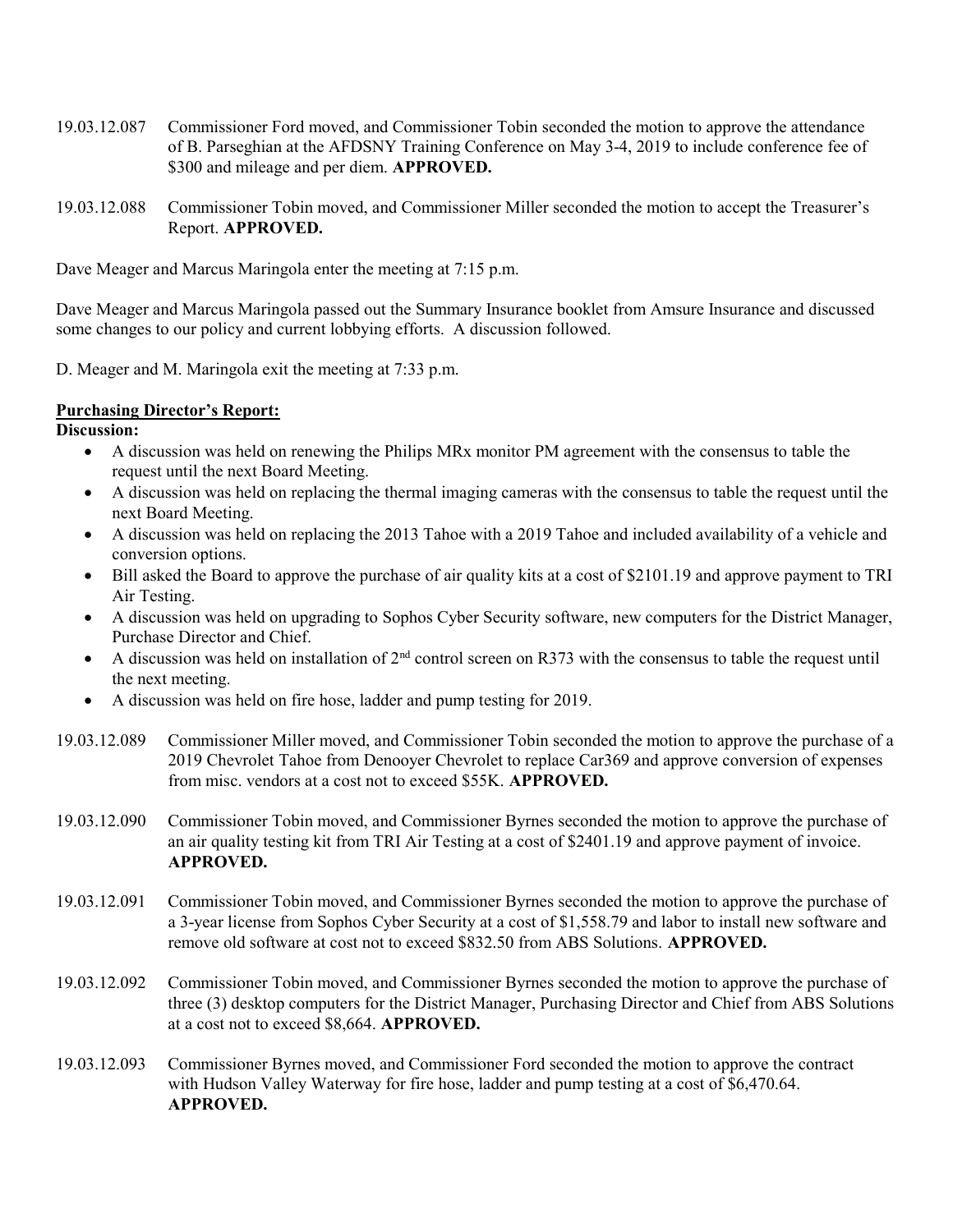### 19.03.12.094 Commissioner Miller moved, and Commissioner Tobin seconded the motion to accept the Purchasing Director's Report. APPROVED.

### Chief's Report:

Discussion:

- Chief Champagne commented that Chuck Fannucci was named Firefighter of the Year for February 2019.
- A discussion was held on various training requests.
- A discussion was held on quotes and information on the Motorola APX 4000 and 4500 radios and possibility of exploring some grant opportunities. Chief Champagne commented that he will be attending a meeting on March 24<sup>th</sup> and hopefully gather more information.
- Chief commented that FF S. Shost was released from probation and placed on full active status.
- Chief commented that the Apparatus Committee has received and reviewed the initial specifications of a new Engines from a possible vendor. The committee has provided feedback to the vendor. He has responded and the committee will review.
- 19.03.12.095 Commissioner Tobin moved, and Commissioner Byrnes seconded the motion to approve the attendance of K. Stores at the Truck Company Course that starts March 5, 2019 at CPFD. APPROVED.
- 19.03.12.096 Commissioner Tobin moved, and Commissioner Byrnes seconded the motion to approve the attendance of B. Westlake at the Incident Safety Officer Course starting March 5, 2019. APPROVED.
- 19.03.12.097 Commissioner Tobin moved, and Commissioner Byrnes seconded the motion to approve the attendance of B. Westlake at EMT Refresher Course and approval of course fee. APPROVED.
- 19.03.12.098 Commissioner Tobin moved, and Commissioner Byrnes seconded the motion to approve the attendance of E. Mackey a the BEFO Course starting April 6, 2019 in Schenectady County. APPROVED.
- 19.03.12.099 Commissioner Tobin moved, and Commissioner Byrnes seconded the motion to approve the attendance Of P. Champagne, G. Frey, B. Dell'Anno, K. Stores, F. LaVigne, M. Mendrysa, C. Lewis and C. Murman at the NFPA Live Fire 2018 Update. APPROVED.
- 19.03.12.100 Commissioner Tobin moved, and Commissioner Byrnes seconded the motion to approve the payment of Dues (\$20/member) to the Saratoga County Volunteer Fire Police Association for all current Fire Police Squad members and any future FP members upon the discretion of the Chief. APPROVED.
- 19.03.12.101 Commissioner Miller moved, and Commissioner Tobin seconded the motion to accept the Chief's Report. APPROVED.

### Committee Reports:

Apparatus:

No report

### Audit/Budget/Insurance:

A brief discussion was held on the mandatory interactive sexual harassment training. Breann commented that D. Meager and M. Maringola indicated that ESIP may provide e-Learning sexual harassment training to their insurance clients.

### Building and Grounds:

A discussion was held on repairs that are needed at the driveways at both stations including any handicapped areas and dips in the driveways.

19.03.12.102 Commissioner Miller moved, and Commissioner Tobin seconded the motion to approve up to \$25K for driveway repairs at both Stations. APPROVED.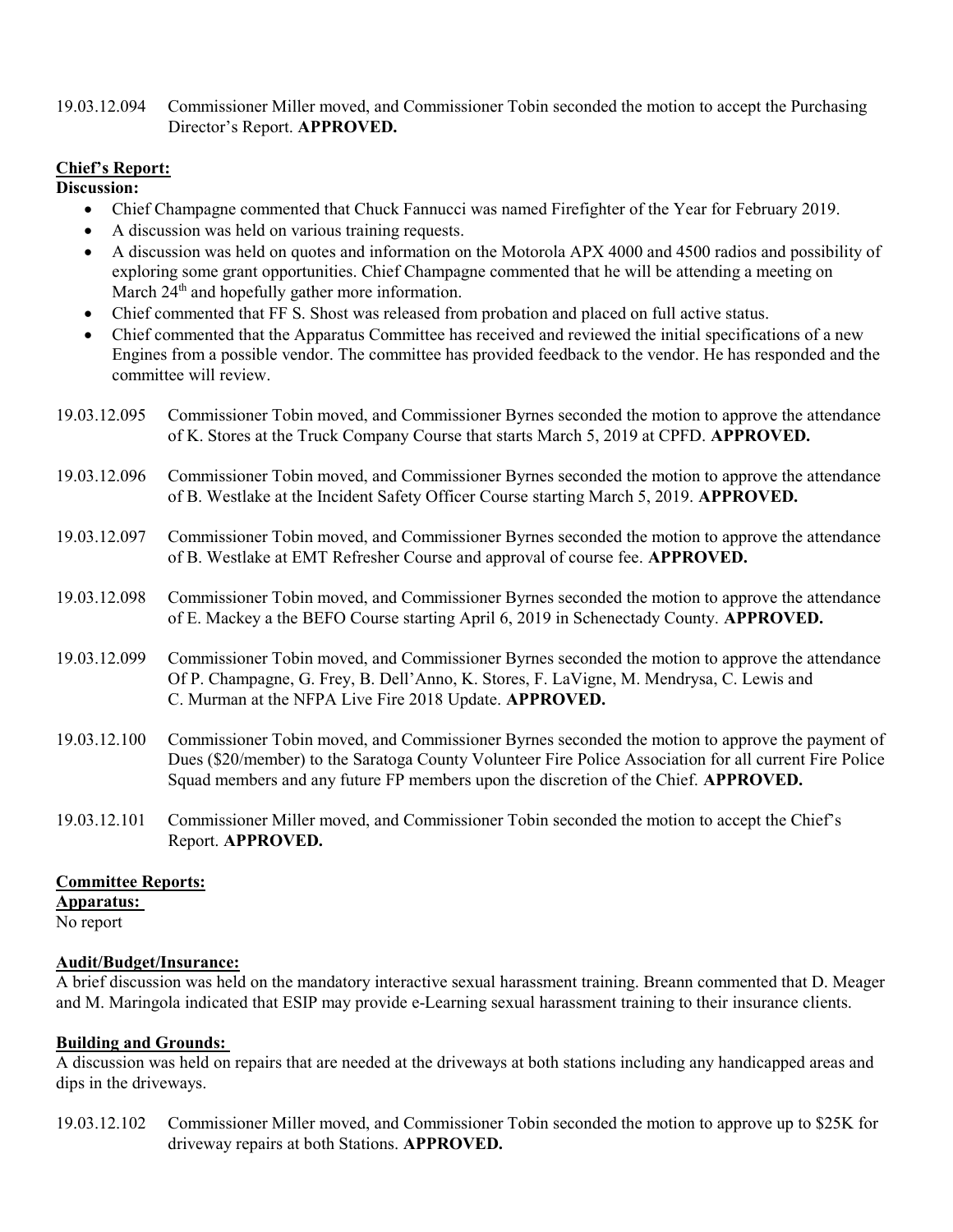## Capital:

No Report

### Equipment:

No Report

#### Policy & Procedures:

No Report

### NEW BUSINESS:

Commissioner Miller commented that all three Chiefs and crew did a great job at the Neets Auto Body fire.

19.03.12.103 Commissioner Miller moved, and Commissioner Tobin seconded the motion to enter into Executive Session at 8:55 p.m. for discussing matters leading to the employment of a person. **APPROVED.** 

Breann Parseghian and Bob Fox exit the meeting.

19.03.12.104 Commissioner Tobin moved, and Commissioner Ford seconded the motion to exit Executive Session at 9:18 p.m. APPROVED.

#### OLD BUSINESS:

A discussion was held on the 2018 Surplus with the consensus to transfer the funds to the Apparatus and Equipment Reserve Funds.

Commissioner Miller commented on financing options on the purchase of new trucks. He further commented that there are small banks that have attractive interest rates, and he will do some research and report back at the next meeting.

19.03.12.105 Commissioner Tobin moved, and Commissioner Murphy seconded the motion to approve the transfer of \$100, 000 of 2018 surplus funds to the Apparatus Reserve Fund and \$62,275.00 of 2018 surplus funds to the Equipment Reserve Fund. APPROVED.

Commissioner Tobin moved, and Commissioner Murphy seconded the motion to adjourn the meeting at 9:28 p.m. APPROVED.

Next meeting:

Board Meeting April 9, 2019 7:00 p.m. Station 1

Note: All motions unanimously passed unless otherwise noted.

Respectfully submitted,

Judith S. Bayer District Manager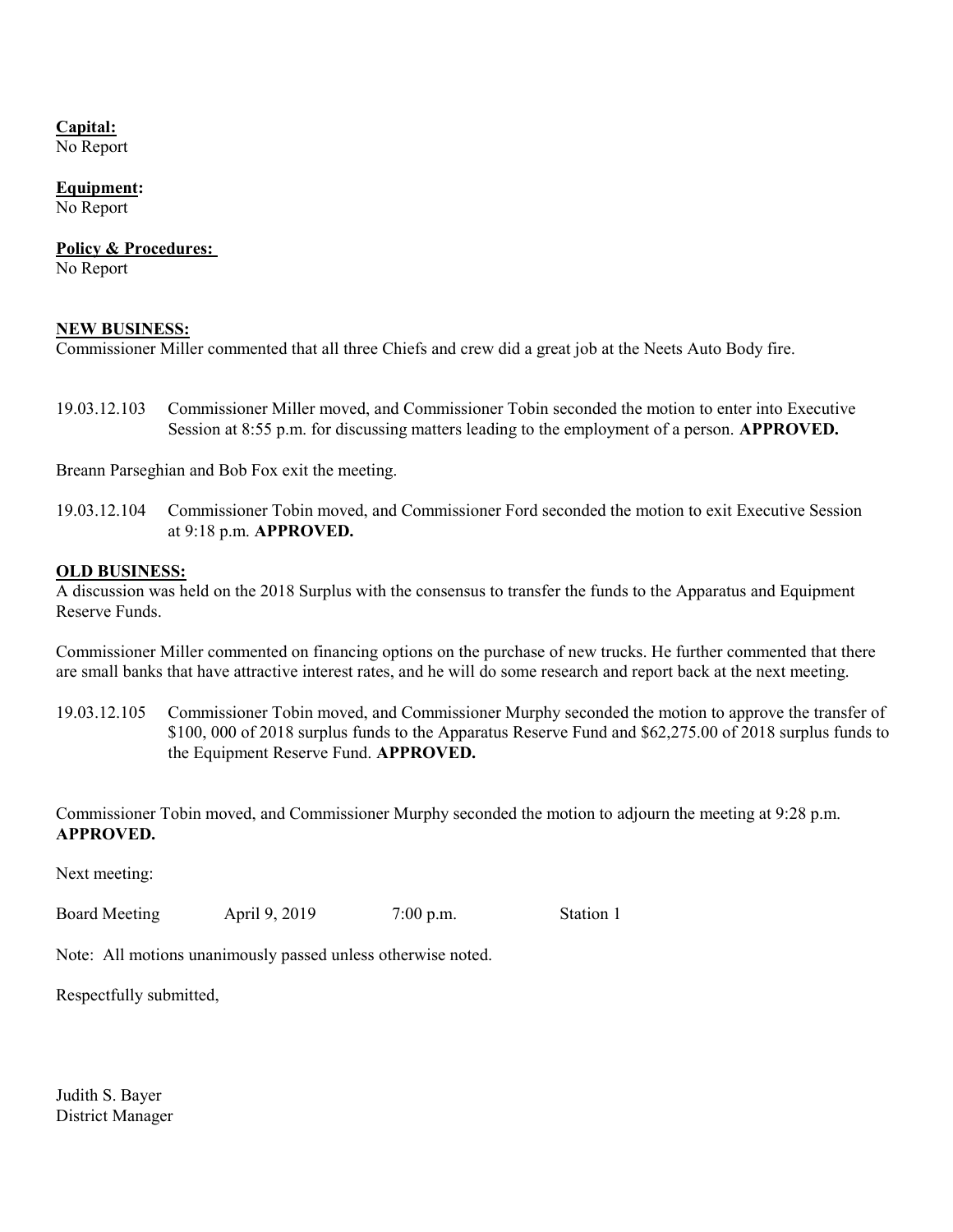# District Manager REPORT:

Previously distributed Feb. 12, 2019 Board Meeting minutes

# Correspondence Received:

# Correspondence Sent:

- 1. 2-13-2019: List of members qualifying for Service Awards posted at both stations for thirty (30) days.
- 2. 2-19-201919: notice of termination sent to A. Martuscello and JJ Martuscello.
- 3. 2-19-2019: Sympathy card sent to A. Atwell.
- 4. 2-27-2019: Explorer Post renewal for 2019 sent to Twin Rivers Council.
- 5. 3-1-2019: sympathy card sent to the family of Winston Goodloe.
- 6. 3-12-2019: final acceptance letter sent to Z. Ahmad.

# Buildings & Grounds:

# Miscellaneous:

- 1. Invoice from ABS Solutions for data breach claim was sent to McNeil & Co. directly. Total amount was \$1501.75. There is a \$250 deductible.
- 2. List of members qualifying for 2018 LOSAP benefits will be taken down on March 14, 2019 after having been posted for 30 days. Checks expected to put cut in early April.

# TREASURER'S REPORT:

# Submitted for the Match 12, 2019 Board Meeting

# Financial:

- 1. 2018 surplus; 2019 budget.
- 2. Annual Update Document was successfully submitted to, and received by, OSC.
- 3. Bond wire transfer payment was successfully sent to and received by Depository Trust.
- 4. The interest rate on the money market account has increased.
- 5. Grant opportunities.

# Training:

Request for \$125 fee, plus mileage, travel, etc. to attend AFDSNY training on Friday, May 3<sup>rd</sup> in Albany, NY.

# Personnel:

# Correspondence Received:

# Miscellaneous:

Annual audit May  $1<sup>st</sup> - 3<sup>rd</sup>$ 

# End of Treasurer's Report.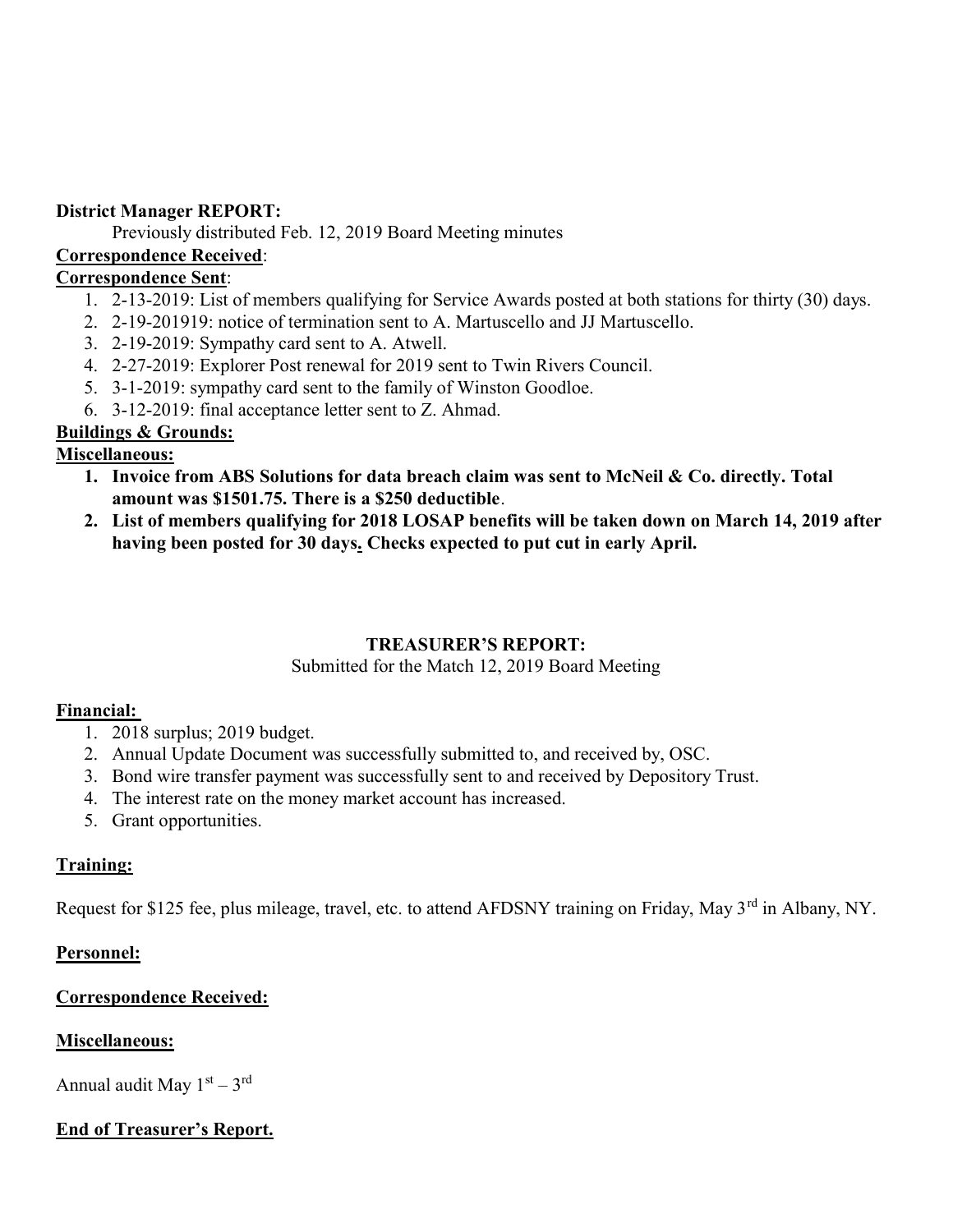### Purchasing Director Report

### Informational/Discussion

Items for Approval

- 1. Philips MRx monitor PM agreement. 2 Years \$4921 for both monitors
- 2. TIC replacements Bullard \$10,544 per camera
	- 1. FLIR \$K33 \$3199, K45 \$4395, K53 \$5298, K55 \$5899 per camera
	- 2. SCOTT V320 \$2700 per camera
- 3. New Tahoe to replace 2013 Tahoe Current production time is 8-12 weeks. 90-180 days is general timeframe from OGS for possible delays during production
	- a. Gov Quote \$34,900 March 21, 2019 deadline for placing an order 10-14 weeks delivery
		- 1. \$36,150 Mall Chevrolet 8-10 weeks for delivery
		- 2. \$48,178 Bical Chevy
	- b. Denooyer \$39,500 has vehicle on lot
	- c.  $OGS Van Bortel Chevy $34,544.26$  90-180 days delivery
		- i. Cappellino Chevy  $$34,856.31$  90-180 days delivery

Lighting for new Chief's car – up to \$6,749.89 – Depending on what is desired \$5400-\$5900

Whelen product  $+$  Additional lighting

Conversion of new Chief's car – Approx. \$3,400 – number from last Chief's car conversion

Wrapping and lettering of Chief's car - \$2,275 Vital Signs

Misc. Items - \$2,000

- 4. TRI Air Testing Air quality test kits for upcoming 12 months \$2,401.19
	- a. Please approve to pay this bill as this price is a prepayment with a discount.
- 5. Sophos Cyber security 3-year license \$1,558.79 1 Year license \$779.88
	- a. Labor to install new and remove old security system \$832.50
- 6. New Computers Judy, Bill, PJ \$1638 per computer + \$625-\$1250 per computer for setup and info transfer – Up to \$2,888 per computer for a total of \$8,664 High end estimate for 3 new computers
- 7. Installation of 2nd control screen on officer side of rescue \$ 4120 Approx. May be a little higher or lower depending on time and/or additional parts – Vehicle would have to go to Garrison's shop JVFD would be responsible for transport
- 8. Fire hose, ladder and pump testing for 2019
	- a. Waterway \$6,470.64
	- b. Safety First Fire Equipment Testing \$6,063.50